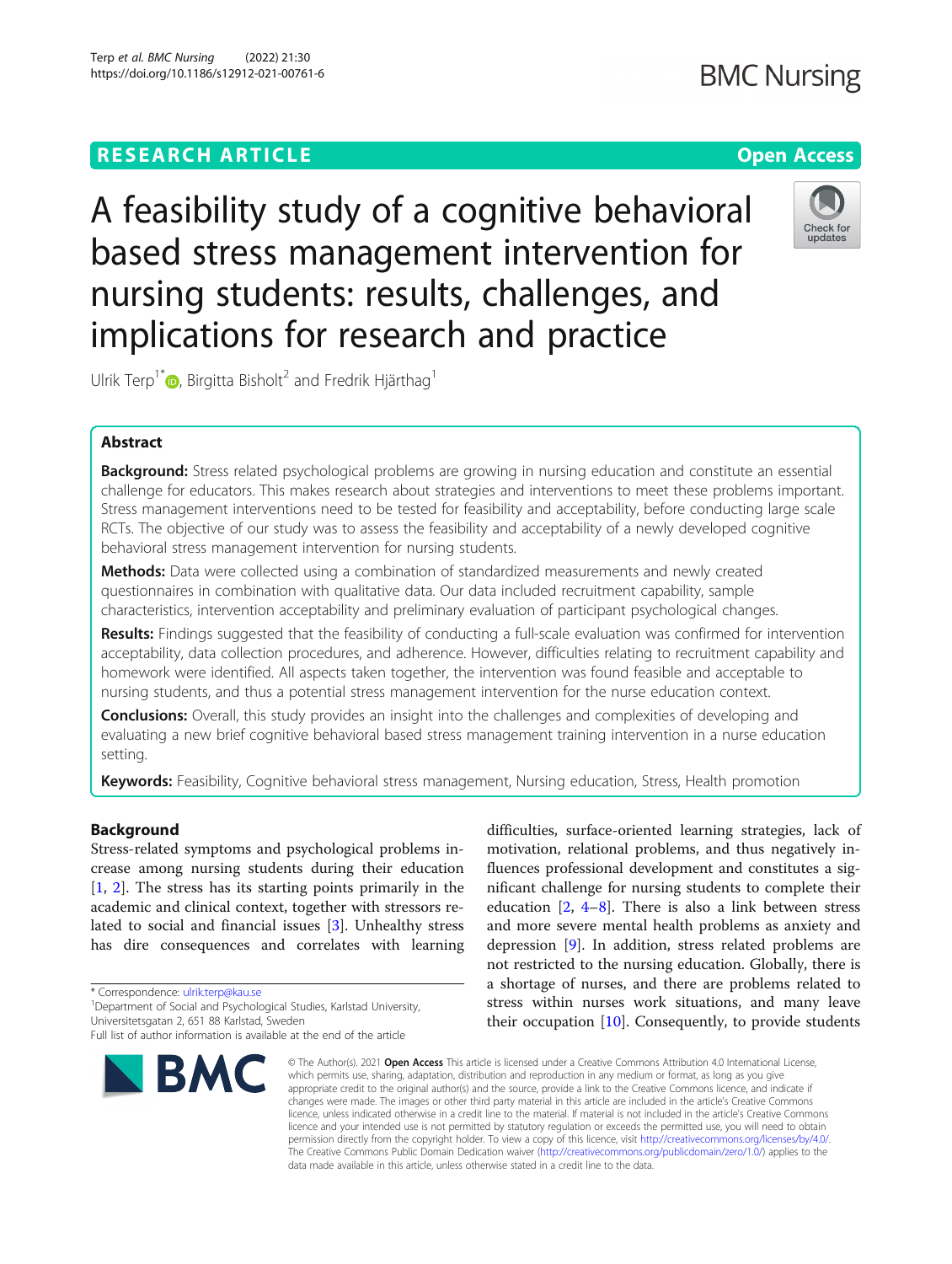and employees with stress management skills is a key challenge for educators and future workplaces, which makes research to meet these problems important [[11](#page-11-0)].

Systematic reviews have shown that stress management interventions based on a solid theoretical basis and training new behaviors have the most positive results [[12](#page-11-0)–[14](#page-11-0)]. Based on these principles, we developed a new cognitive behavioral therapy (CBT) - based stress management intervention for nursing students. The theoretical basis of this intervention is a mix of classical and modern CBT, which both shares the goal of helping individuals to develop adaptive behaviors [\[15\]](#page-11-0).

## Study rationale and objectives

When planning for a full-scale RCT of an intervention, it is essential to evaluate feasibility, acceptability, and data collection procedures as a preparation [\[16](#page-11-0)].

This study is the third and last part of a larger study focusing on these aspects of a newly developed stress management intervention. In our first study, using quantitative analyses, preliminary effects of the intervention were examined for stress management competency, selfefficacy and self-esteem (self-reference 1). In our second study, using a qualitative analysis, participants' perspectives of the intervention were described (self-reference 2). The goal of the present study is to identify further aspects of the intervention itself as well as elements of the implementation that need consideration and possible modifications, to answer the question "Can it work?", the central question of feasibility studies [[17\]](#page-11-0). According to Orsmond and Cohn [\[14\]](#page-11-0), there are five overarching objectives of feasibility studies focusing on social and behavioral interventions in particular. These are the assessment of recruitment capability and resulting sample characteristics, intervention acceptability, procedures and measures, a preliminary evaluation of participant responses, and resources and the ability to manage the study. Three of these are related to the aim of this study and described in Table 1.

Thus, the objective of this study was to investigate the feasibility of a newly developed cognitive-behavioral based stress management intervention for nursing students.

## Method

## Settings and recruitment

The study population consisted of Swedish nursing students in a three-year program (180 ECTS credits) at a medium-sized university, leading to both a professional and a Bachelor's degree. In Sweden, nursing programs follow the directions of the government regulations regarding the length of the education and learning objectives [[18](#page-11-0), [19](#page-11-0)]. However, the university is free to decide the organization of the education and the order of courses. The clinical practice in the program accounted for approximately half of time and credits.

For this study participants were recruited by information meetings about the study, where background, aims, contents and ethical considerations were described and distributed, both orally and in writing. Interested students signed an informed consent, and were invited to join the planned intervention outside their ordinary schedule.

## Design and participants

At each semester over 2 years, about 400 student nurses were invited to participate in this study at their second semester. Stress during nursing education in Sweden increases mainly between semester two and four [\[20](#page-11-0)], similar findings are shown for other countries [\[21](#page-11-0)]. Thus, we found recruitment of participants from the second semester most relevant. Since recruitment capability and intervention acceptability were in focus for this study, it was important not only to follow students taking full part of the intervention, but also to follow students who chose not to participate or who dropped out from the intervention after they had started their

Table 1 Study objectives as described by domains, main questions, data and outcomes

| Overarching question - Can it work?            |                                                                                                                                                                                                                               |                                                                                                                         |                  |  |  |  |
|------------------------------------------------|-------------------------------------------------------------------------------------------------------------------------------------------------------------------------------------------------------------------------------|-------------------------------------------------------------------------------------------------------------------------|------------------|--|--|--|
| Domain                                         | <b>Main questions</b>                                                                                                                                                                                                         | Data                                                                                                                    | Study<br>outcome |  |  |  |
| Recruitment capability                         | Can we recruit appropriate participants?<br>What are the obstacles to recruitment?                                                                                                                                            | 1) Characteristics of the participants,<br>drop-outs and control group<br>2) Recruitment obstacles and<br>dropout rates | Primary          |  |  |  |
| Intervention acceptability                     | Is the intervention suitable for and acceptable to participants?<br>What are the adherence rates to the intervention?<br>What are the challenges related to adherence?                                                        | 1) CSO-8<br>2) Attendance rates<br>3) Adherence rates                                                                   | Primary          |  |  |  |
| Outcome measures and<br>preliminary evaluation | Does the intervention show promise of being successful with the<br>intended population?<br>Do participants provide qualitative feedback that may be indicative of<br>the likelihood that the intervention will be successful? | 1) Standardized instruments<br>2) Open-ended question                                                                   | Secondary        |  |  |  |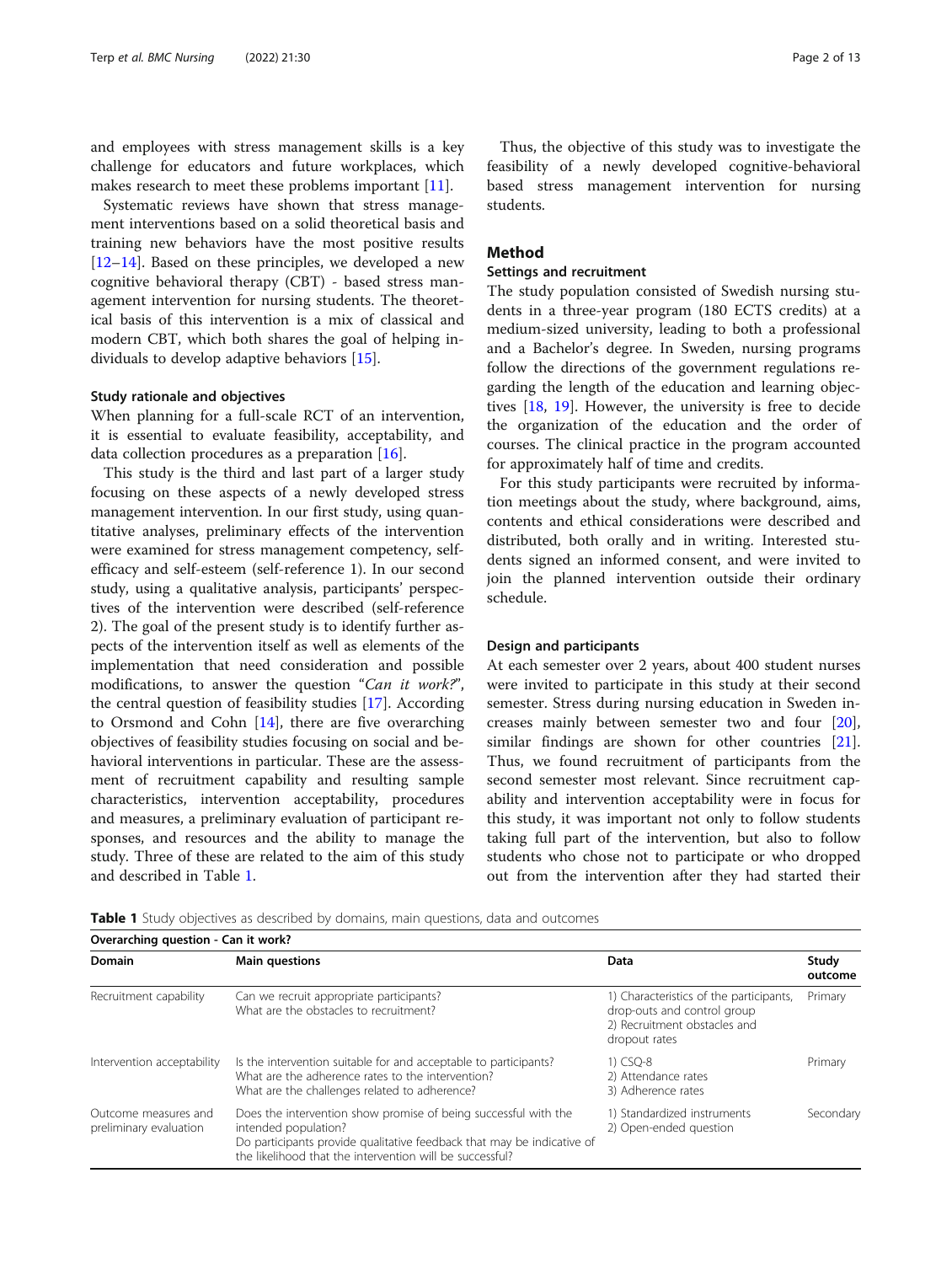participation. All these groups, forming the base for this study are presented in a flow diagram (Fig. 1).

Both external dropouts – operationalized as nonparticipating nursing students called 'Non participants questionnaire group' in Fig. 1 and internal dropouts – operationalized as nursing students who participated less than five times, and/or did not fill out the post intervention assessment, called 'Participants – Drop outs' were studied. For preliminary evaluations, a pre-, post- and one-year follow up were conducted for the intervention group. Also, an independent control group was recruited from one fourth semester of nursing students, who had not had the opportunity to take part of the intervention, for the one-year follow up comparisons. The participants taking part of the intervention followed the same syllabus as the control group.

## The intervention – a cognitive behavioral stress management training program

The first author developed the intervention built on both traditional and modern cognitive behavioral theories (Table [2\)](#page-3-0) emphasizing the theoretical commonalities in goals, principles, and processes [[15\]](#page-11-0).

The overarching aim with the intervention is to promote psychological health. Not primarily by reducing stress, but through increasing psychological flexibility. Psychological flexibility is defined as "contacting the present moment as a conscious human being, fully and without needless defense - as it is and not as it says it is – and persisting with or changing a behavior in the service of chosen values"  $[22]$  $[22]$ . The ability of psychological flexibility was trained with the help of relevant theory

and applied exercises. Research has shown this ability to be a central aspect of mental health [[23\]](#page-11-0).

Further, the intervention aimed at increasing the participants' awareness and theoretical knowledge about the interaction between cognitions, emotions, behavior, bodily reactions and contextual factors [[24](#page-11-0), [25\]](#page-11-0). Other aims with the stress management intervention were to identify and transfer useful and trainable alternative attitudes, thoughts, emotions, and behaviors to stressrelated contexts relevant to each of the participants individually. During the intervention, there was a strong emphasis on the importance of training new ways of coping with each participant's difficulties in everyday life, thus integrating and transferring new knowledge to previously challenging situations. To achieve these goals, theory-based mini-lectures, reflective group practices, exercises, and discussions were provided ten times in two-hour sessions over a ten to 12 week period of time.

## Primary outcomes

### Recruitment capability

Examining aspects of the recruitment process and the sample characteristics are essential in determining whether the intervention is perceived relevant to the study population  $[26]$  $[26]$ . These data are also important when evaluating the recruitment plan and thus in determining whether the stress management training intervention and future efficacy studies would be successful. Recruitment obstacles were assessed using a survey developed by the research team, including questions about motives for not participating in the intervention and in terms of perceived barriers and obstacles. Two different

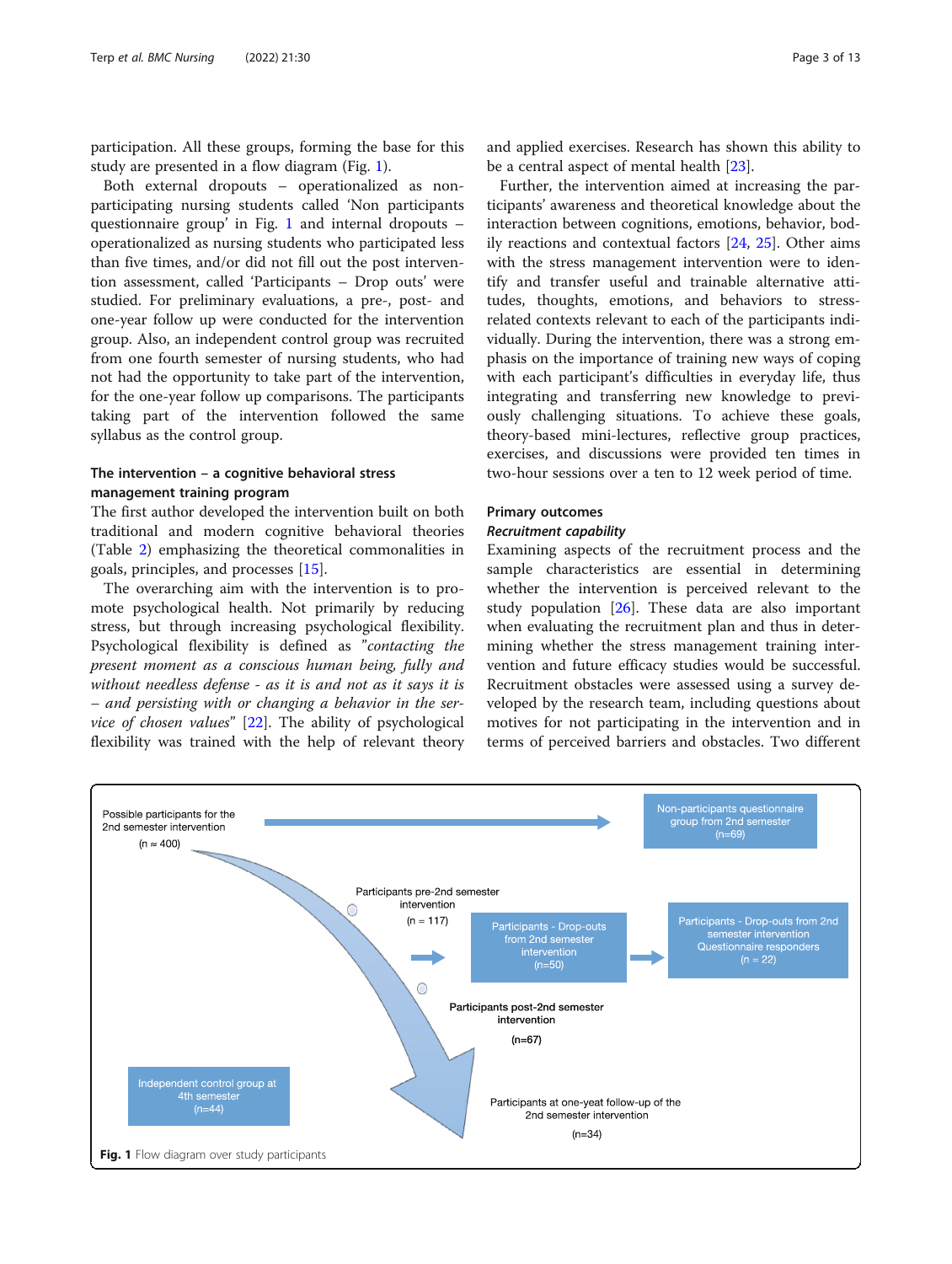<span id="page-3-0"></span>

|                                 | Table 2 Brief description of the intervention; goals, principles, and processes presented together with the theoretical and practical |  |
|---------------------------------|---------------------------------------------------------------------------------------------------------------------------------------|--|
| foundations of the intervention |                                                                                                                                       |  |

| Session                                    | Main theoretical focus                                                                                                            | Main exercise                                                                                | <b>Main</b><br>change<br>principle           | Main<br>therapeutic<br>process                            | Main reference (s)                                    |
|--------------------------------------------|-----------------------------------------------------------------------------------------------------------------------------------|----------------------------------------------------------------------------------------------|----------------------------------------------|-----------------------------------------------------------|-------------------------------------------------------|
| 1. Introduction                            | A brief description of the stress concept and<br>basic principles of CBT and the intervention as<br>a whole                       | The Five-factor model                                                                        |                                              |                                                           | O'Donohue and Fisher<br>[24], Kuyken, Padesky<br>[25] |
| 2. Emotions<br>school                      | What are emotions?<br>Why do we have emotions?                                                                                    | Identify the function of<br>emotions                                                         | Attention<br>change                          | Attention<br>training                                     | Passer and Smith [26]                                 |
| 3. Emotions<br>school                      | Concept of acceptance and coping                                                                                                  | What do we need to<br>accept?<br>What would be different if<br>you come to peace with<br>it? | Attention<br>change                          | Acceptance/<br>tolerance                                  | Kåver [27]                                            |
| 4. The importance<br>of thoughts           | The transaction model<br>Cognitive Traps<br>Vulnerability vs. resilience                                                          | Decision balance                                                                             | Cognitive<br>change                          | Cognitive<br>reframing                                    | Almén [28, 29]                                        |
| 5. The importance<br>of thoughts           | Procrastination                                                                                                                   | Worksheet with examples                                                                      | Cognitive<br>change                          | Cognitive<br>reframing<br><b>Defusion</b>                 | Rozental and<br>Wennersten [30]                       |
|                                            | 6. Self-compassion  What does self-compassion mean?                                                                               | Create a compassionate<br>self                                                               | Cognitive<br>change                          | Cognitive<br>reframing                                    | Neff [31]                                             |
| 7. Acceptance and<br>commitment<br>therapy | The problem solving vs. it shows the<br>consciousness of interpretations of different<br>life themes<br>Psychological flexibility | The compass of life                                                                          | Context<br>engagement<br>Cognitive<br>change | Behavioral<br>exposure<br>Defusion                        | Hayes, Strosahl [32]                                  |
| 8. Life's balances                         | Review of important balances:<br>Requirements vs. control / influence<br>Activation vs. deactivation<br>Effort vs. reward         | Mapping your own<br>situation Identifying<br>barriers to change                              | Context<br>engagement activation             | <b>Behavioral</b>                                         | Bakker, Killmer [33]                                  |
| 9. Fffective<br>communication              | Communication behaviors                                                                                                           | Identifying barriers to<br>effective communication                                           | Context<br>engagement                        | <b>Behavioral</b><br>exposure<br>Behavioral<br>activation | Almén [28]                                            |
| 10. Summary                                |                                                                                                                                   |                                                                                              |                                              |                                                           |                                                       |

versions of the dropout survey were used to identify obstacles and barriers for participation. An eight-item version for the non-participants and an extended 14-item version for the dropout group. The response alternatives ranged from  $1 = do$  not agree at all, to  $4 = totally$  agree see [supplemental file.](#page-11-0) This gave information relevant to the recruitment issues for each specific group.

#### Intervention acceptability

Intervention acceptability is operationalized by how the individual participant in the intervention perceive the intervention [[27](#page-11-0)]. The Client Satisfaction Questionnaire (CSQ-8) was used to assess participants, overall satisfaction with the quality of the intervention  $[28]$  $[28]$ . The questions of the questionnaire were, for example: To what extent has our program met your needs, and Have the services you received helped you to deal more effectively with your problems? with four response alternatives from poor to excellent on a Likert scale. The scale is frequently used for these purposes and shows good reliability and validity [[29\]](#page-11-0). For cut-off points, levels presented by Lally, Byrne [[30](#page-11-0)] were used. Further, in the follow-up measurement, the participants answered questions about their adherence to the intervention protocol, and their attendance was assessed in each session which was used and operationalized as an additional measure of intervention acceptability. The aim was to identify factors affecting implementation ease or difficulties. These data help to answer questions about the study procedures and whether the intervention is suitable, acceptable, and appealing to participants, thus questions of importance before conducting an RCT.

## Secondary outcomes

## Quantitative preliminary evaluation

The measures were based on a literature review and the documented psychometric properties reported in prior research with nursing students or a comparable population (Table [3\)](#page-4-0).

Given the vast number of scales used in health research, it is important to assess if they appear to be sensitive to the effects of the intervention or if new or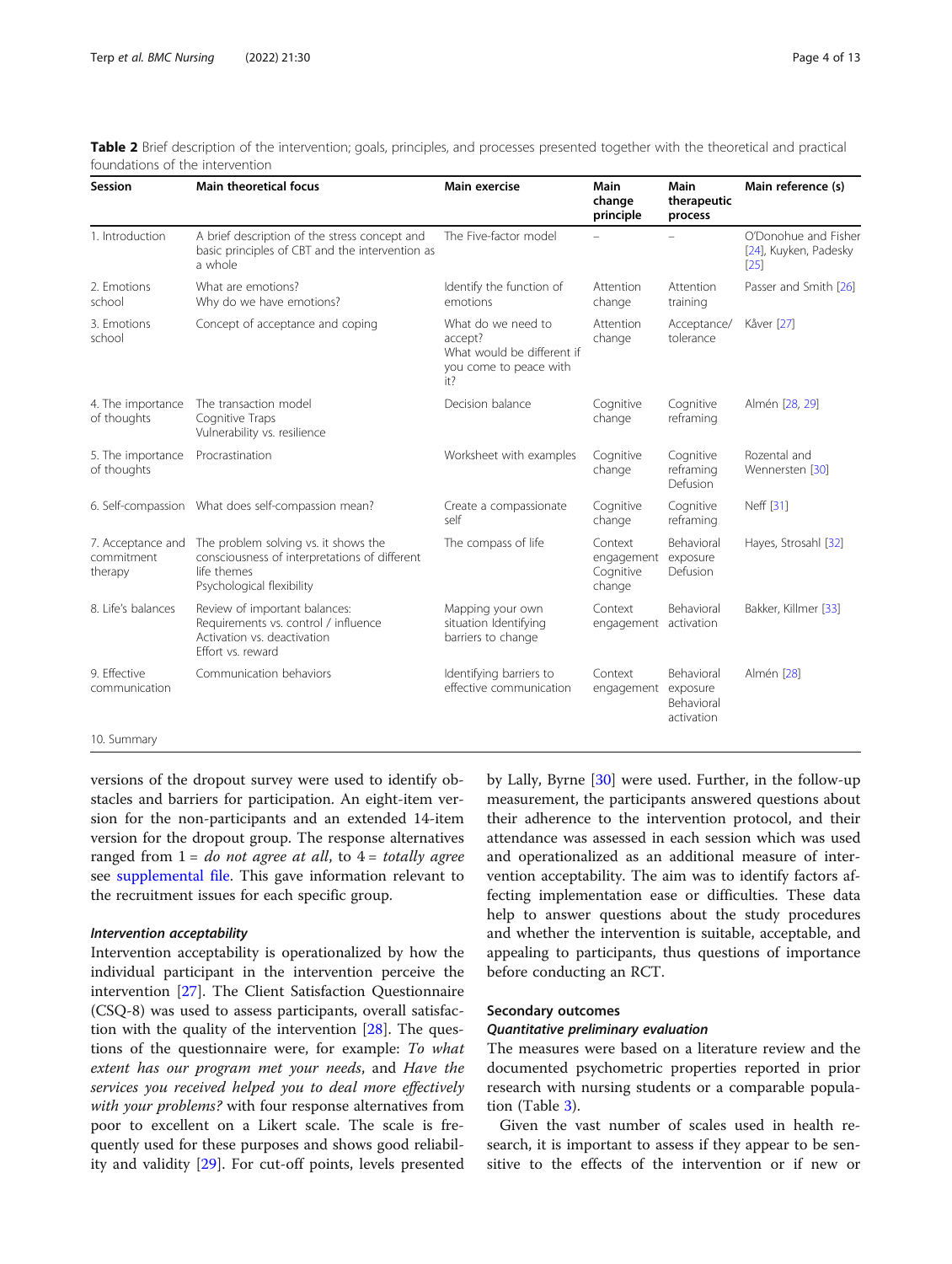| Instrument                                          | Response<br>scale | Number of<br>subscales   | Number of<br>items | Original reference          | Psychometric<br>properties |
|-----------------------------------------------------|-------------------|--------------------------|--------------------|-----------------------------|----------------------------|
| Perceived Stress Scale (PSS)                        | 5-point Likert    | $\overline{\phantom{a}}$ | 14                 | Cohen, Kamarck [41]         | Lee [42]                   |
| Satisfaction with life scale (SWLS)                 | 7-point Likert    | $\overline{\phantom{0}}$ | 5                  | Diener, Emmons<br>[43]      | Pavot and Diener [44]      |
| Brief Cope Scale (BCS)                              | 4-point Likert    | 14                       | 28                 | Carver [45]                 | Wong and Heriot [46]       |
| Pure Procrastination Scale (PPS)                    | 5-point Likert    | $\overline{\phantom{a}}$ | 12                 | Steel [47]                  | Rozental, Forsell [48]     |
| The Hospital Anxiety and depression<br>scale (HADS) | 4-point Likert    | -2                       | 14                 | Zigmond and<br>Snaith [49]  | Lisspers, Nygren [50]      |
| Connor Davidson Resilience Scale<br>(CD-RISC-S)     | 5-point Likert    | $\equiv$                 | 25                 | Connor and<br>Davidson [51] | Ahern, Kiehl [52]          |

<span id="page-4-0"></span>Table 3 Description of the instruments used in the present study

modified measurements are required for the intended population [[17\]](#page-11-0).

Descriptive data are presented in Tables [7](#page-7-0) and [8](#page-8-0), with comparisons of means used t-tests or one-way ANOVAs when applicable. All analyses used significance level 5% and were conducted using the IBM/SPSS software version 25.

## Open-ended survey data

In the 1 year follow-up, an open-ended question was used in addition to the quantitative measurements, Can you describe any changes during your last year that you attribute to the intervention to investigate the participants' perceptions about whether the intervention affected them. Open-ended questions (OEQs) make it possible to collect data that cannot be captured through fixed response formats [[31](#page-11-0)].

From the 73 participants who followed the intervention five sessions or more, 33 participants answered the open-ended question, which was analyzed using the six phases of thematic analysis [[32\]](#page-11-0). The open-ended question generated 88 statements from participants who answered the question. The qualitative analysis process was carried out with NVivo version 12, which helped the first author to manage the coding process and enable the dependability of findings. In the next step, the codes were sorted into potential themes by the first and the second author separately. After that, XX and YY read and discussed each theme with associated codes repeatedly until consensus on the theme structure was reached, and no fundamental disagreements emerged during this process. Then themes were labelled. Finally, all three authors discussed and reached consensus about the interpretation of the findings.

#### Ethical approval

The study was carried out following the ethical guidelines of the latest Helsinki declaration and was approved

by the Regional Ethical Board in Uppsala, Sweden (Approval number: 2014/379).

## **Results**

#### Recruitment capability

Each semester, approximately 100 students begin their education in the nursing program. During 2015–2016, all were offered to participate in the intervention. This means that approximately 400 individuals were offered to attend over the four semesters the intervention was conducted. Totally 117 students chose to participate in the intervention, and approximately 280 chose not to participate. This gave a general average participation rate of about 29% for the current intervention.

## Sample characteristics

First and most important for feasibility, is to answer the question 'Can we recruit the appropriate participants?' and to investigate the obstacles to recruitment. Characteristics of the sample that followed the intervention, dropouts, and the control group are provided below (Table [4\)](#page-5-0).

The group who followed the intervention (five sessions or more) and the dropout group did not differ in any background variables measured. This shows that there are no systematic differences between those who participated in the intervention and those who chose to withdraw from participation.

However, when comparing the intervention and the control group, our data shows a difference between how much time the student spent per week on studies and vocational work. The relationship between the number of hours the students spent on average each week on studies or work looks different from semester four. In their second semester, students on average placed more time on studies in relation to work, and this relationship did not apply to the control group. Whether this is a finding relevant outside our study sample is an open question, but according to studies, this is a phenomenon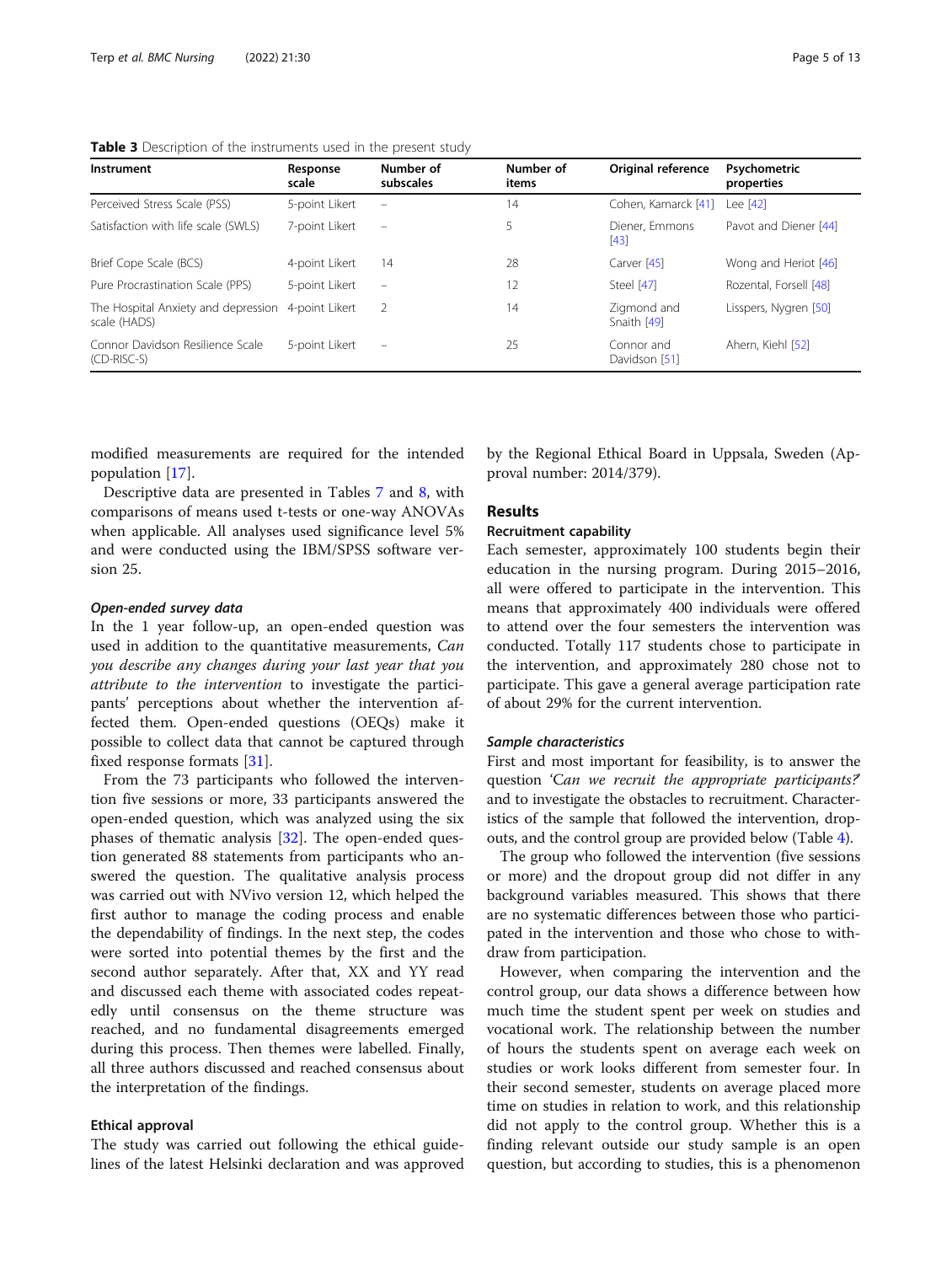<span id="page-5-0"></span>

| <b>Background variables</b>                                     | Intervention group<br>$(n = 67)$ | Drop-outs $(n = 50)$ | Control group<br>$(n = 44)$ |  |
|-----------------------------------------------------------------|----------------------------------|----------------------|-----------------------------|--|
| Sex (male/female)                                               | 7/60                             | 6/44                 | 3/41                        |  |
| Age M (SD)                                                      | 26,31(6,91)                      | 26,32(7,38)          | 24,70(3,43)                 |  |
| <b>Social situation</b>                                         |                                  |                      |                             |  |
| Married/civil partnership with children                         | 21                               | 11                   | 8                           |  |
| Married/civil partnership without children                      | 19                               | 18                   | 18                          |  |
| Living apart with children                                      | $\mathbf{1}$                     |                      |                             |  |
| Living apart without children                                   | 5                                | 3                    | 3                           |  |
| Single with children                                            |                                  |                      | $\mathbf{1}$                |  |
| Single without children                                         | 12                               | 13                   | 13                          |  |
| Living at home with parents or other with children              | 9                                | 5                    | $\mathbf{1}$                |  |
| Parents highest education                                       |                                  |                      |                             |  |
| Mother                                                          |                                  |                      |                             |  |
| No education                                                    | 1                                | $\overline{1}$       | 3                           |  |
| Elementary school                                               | 8                                | 9                    | 5                           |  |
| Upper secondary education                                       | 26                               | 20                   | 20                          |  |
| Academic education                                              | 30                               | 20                   | 16                          |  |
| Father                                                          |                                  |                      |                             |  |
| No education                                                    | $\overline{2}$                   |                      | 5                           |  |
| Elementary education                                            | 14                               | 13                   | 6                           |  |
| Upper secondary education                                       | 33                               | 27                   | 24                          |  |
| Academic education                                              | 18                               | 9                    | 8                           |  |
| About how many hours a week do you spend on your studies M (SD) | 34,36(7,51)                      | 31,85(9,09)          | 25,65(9,37)***              |  |
| Do you work outside your studies (Y/N)                          | 34/33                            | 23/27                | $31/12*$                    |  |
| Yes, about how many hours M (SD)                                | 8,94(4,25)                       | 10,91(5,53)          | 13,03(5,79)**               |  |

\*The difference between the intervention group and the control group is significant according to a Chi-2 test,  $p < .05$ 

\*\*The difference between the intervention group and the control group is significant according to an independent t-test,  $p < .01$ 

\*\*\*The difference between the intervention group and the control group is significant according to an independent t-test, p < .001

relatively new to nurse education where the underlying assumption about the student is that he or she is a full or part-time student. This is an assumption with relevance for stress research [\[33\]](#page-11-0).

In summary, our analysis of between-group differences revealed no selection bias considering sex, age, social background or educational level of the participants' parents or in time spent on studying and working when comparing the intervention group with the intervention dropout group; thus our sample is representative of the target study population, nursing students.

## Obstacles and dropout rates

The reasons for non-participation and for intervention dropout were examined by a survey developed by the research team (see questions in Table [5](#page-6-0)). On two occasions, the questionnaire was distributed in connection with regular teaching in a full class. Individuals present at the time of this questionnaire distribution, who participated in the intervention between one to five occasions, but who chose

not to complete it, voluntarily filled out this questionnaire. Answers from this group and answers given by nursing students offered to participate in the intervention but who chose not to do so, are shown in Table [5.](#page-6-0)

The table shows that the most common and most prominent reason for not completing the intervention was being busy with other tasks related to regular studies. In addition to this, time for leisure and extra work were also mentioned, but to a lesser extent as reasons for not completing the intervention. Correspondingly, those who chose not to participate in the intervention stated mainly that studies and leisure interests were the reasons for this. In addition to the fixed response options contained in the questionnaire, it was also possible to add comments to a final open question. The results of the open-ended questions showed that those who answered ( $n = 26$ ) the question primarily mentioned long travel distances from their homes to the university as the main reason for choosing not to participate in the intervention, when there were no other scheduled activities.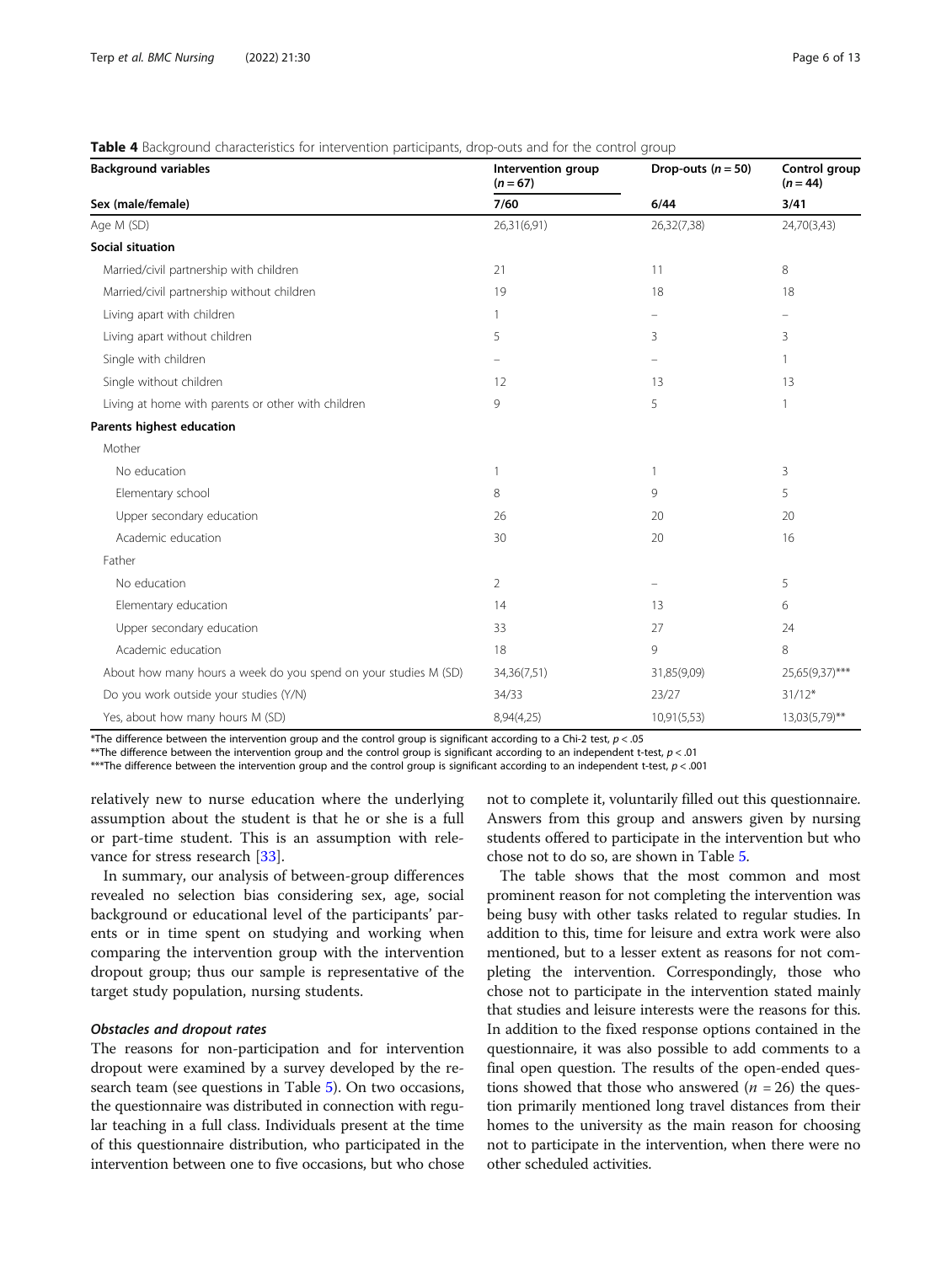<span id="page-6-0"></span>Table 5 Obstacles for participation in the intervention for the non-participants and dropout group. High scores indicate a high level of agreement with statements

|                                                                             | Group<br>Non-participants<br>$(n = 69)$ |                                                                                        | Group<br><b>Dropouts</b><br>$(n = 22)$ |                                                                                        |
|-----------------------------------------------------------------------------|-----------------------------------------|----------------------------------------------------------------------------------------|----------------------------------------|----------------------------------------------------------------------------------------|
|                                                                             | with statement <sup>a</sup>             | % total agreement % totally disagree or partly<br>disagree with statement <sup>b</sup> | with statement <sup>a</sup>            | % total agreement % totally disagree or partly<br>disagree with statement <sup>b</sup> |
| Not interested in stress management                                         |                                         | 91                                                                                     | $\Omega$                               | 96                                                                                     |
| I do not have time because I work extra                                     | 7                                       | 73                                                                                     | 0                                      | 61                                                                                     |
| Hobbies                                                                     | 12                                      | 42                                                                                     | 9                                      | 74                                                                                     |
| Other tasks related to my studies                                           | 31                                      | 41                                                                                     | 36                                     | 18                                                                                     |
| My family situation                                                         | 3                                       | 91                                                                                     | 9                                      | 74                                                                                     |
| The program contains home<br>assignments                                    | 3                                       | 77                                                                                     | 0                                      | 87                                                                                     |
| I don't want to share things about<br>myself with others                    |                                         | 97                                                                                     | 4                                      | 78                                                                                     |
| The program did not feel relevant when 11<br>it was presented to me         |                                         | 79                                                                                     | 0                                      | 91                                                                                     |
| Course leader's ability to convey<br>knowledge                              |                                         |                                                                                        | 0                                      | 96                                                                                     |
| The relationship between the course<br>leader and I the student             |                                         |                                                                                        | 4                                      | 74                                                                                     |
| That I did not do the home assignments<br>for the stress management program |                                         |                                                                                        | $\Omega$                               | 96                                                                                     |
| The relationship between me and the<br>other students                       |                                         |                                                                                        | 0                                      | 100                                                                                    |
| My ability to absorb the information<br>from the lectures                   |                                         |                                                                                        | $\Omega$                               | 74                                                                                     |
| My ability to do the home assignments                                       |                                         |                                                                                        | 0                                      | 91                                                                                     |

a) Item score 4 = total agreement with the statement

b) Item score 1 or  $2 =$  totally disagree or partly disagree with the statement

## Intervention acceptability

#### CSQ-8

The participants' satisfaction with the intervention was generally high. Most participants (81.7%) had a total score between 27 and 32 points indicating that they were very satisfied with the intervention. 18.3% scored between 21 and 26 points indicating that they were satisfied. No participants had a total score below 23 points.

The result of CSQ-8 shows that overall, the participants were satisfied with the intervention. Most of the respondents were very satisfied and would highly recommend the intervention to others. The item that received the lowest rating was about how much the intervention responded to the participants' needs. In summary the participants expressed an overall high acceptability of the intervention.

## Attendance rates

About half of the participants who attended the first intervention session, attended the tenth session. No specific occasions differ but overall the number of participants decreased regularly. The last group that

participated, however, had a higher attendance throughout all sessions on average (Table 6).

Through all the groups, there were a total of 43 participants who participated in nine or ten sessions and in total 73 participated on five occasions or more, however data from 6 of these participants were lacking at the post-intervention assessments, thus only 67 of them

| <b>Table 6</b> Attendance distributed over the full intervention |
|------------------------------------------------------------------|
|------------------------------------------------------------------|

| number | Session Group 1<br>Autumn 2014 | Group 2 | Group 3<br>Spring 2015 Autumn 2015 Spring 2016 | Group 4 |
|--------|--------------------------------|---------|------------------------------------------------|---------|
| 1      | 42                             | 33      | 16                                             | 16      |
| 2      | 38                             | 29      | 12                                             | 12      |
| 3      | 31                             | 26      | 11                                             | 12      |
| 4      | 33                             | 25      | 10                                             | 13      |
| 5      | 28                             | 20      | 9                                              | 12      |
| 6      | 27                             | 25      | 5                                              | 11      |
| 7      | 20                             | 20      | 5                                              | 10      |
| 8      | 22                             | 21      | 7                                              | 10      |
| 9      | 24                             | 20      | 5                                              | 12      |
| 10     | 21                             | 16      | 7                                              | 13      |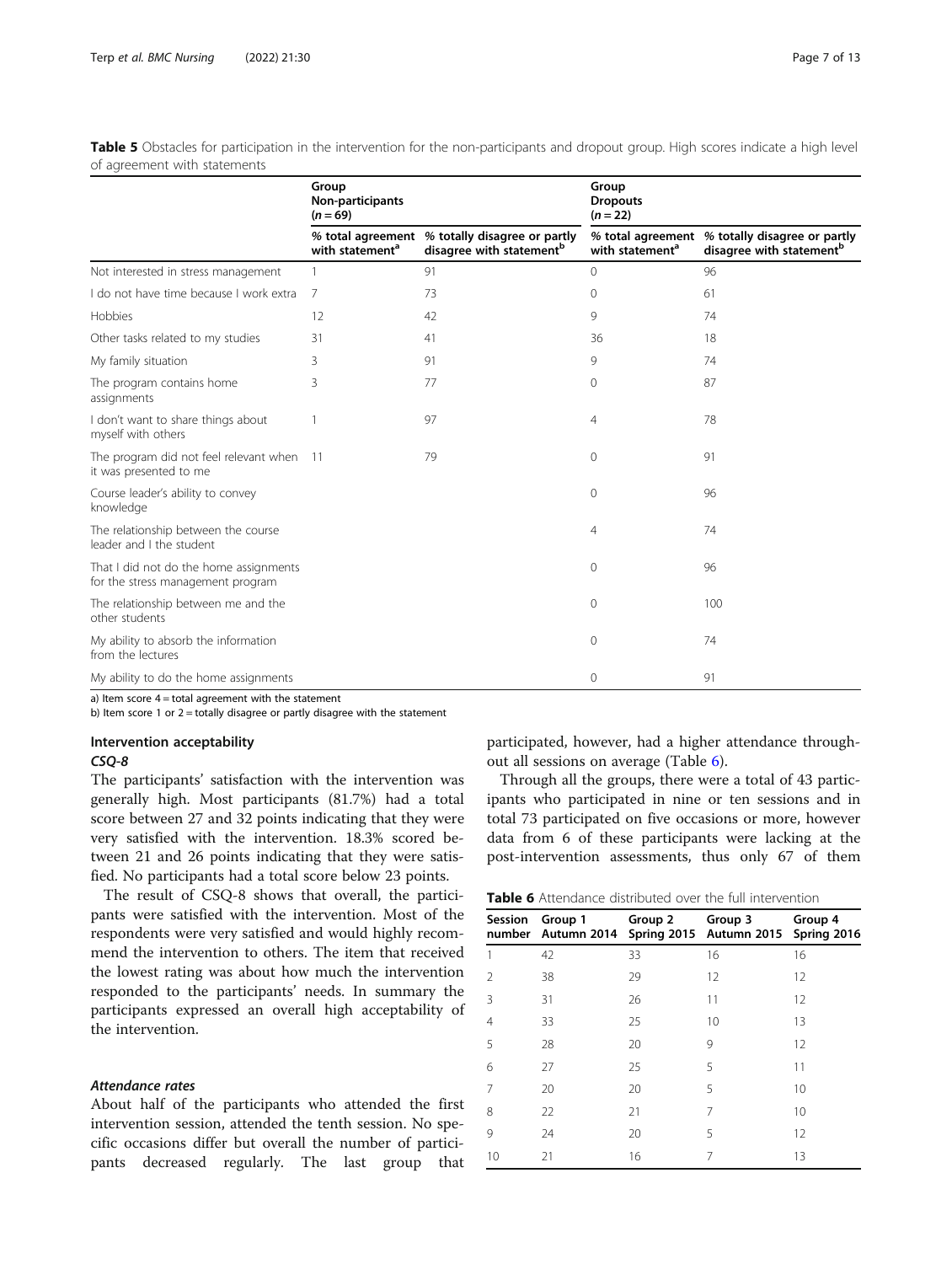<span id="page-7-0"></span>were considered full intervention completers in this study.

#### Adherence

At time for the post-intervention measurement, a question was asked about how the participants worked on the home assignments between each session. This measurement can be considered as one aspect of engagement with the intervention. We found that the participants did not adhere to the homework assigned each session as initially expected. From our data, it appears that a clear majority, 53 out of 73 participants, did not regularly work with the home assignments. Only six people stated that they regularly worked with home assignments.

## Outcome measures and preliminary evaluation Standardized instruments

For all scales, except the pure procrastination scale as well as the perceived stress scale, there are significant differences between the pre- and post-intervention measures. For HAD-anxiety and CD-RISC, the improved results were also seen in the one-year followup. Regarding the Brief cope scale, it was only the sub-scales of self-distraction, self-blame as well as planning, where an improvement occurred between the first and the second measurement occasions. Regarding self-distraction and self-blame, the improved results were also seen at the one-year follow-up. The results indicate that the intervention influenced the participants positively regarding central mental health parameters (Tables 7 and [8](#page-8-0)).

In addition, analyses were made between the intervention group's one-year follow ups (now in their fourth semester) and the fourth semester control group measurements. Independent t-tests showed that there was a difference for HAD-anxiety  $[t (68.85) = 2.07;$  $p \lt 0.05$ , where the values were higher in the control group 7.95 (3.79) compared to the intervention group 6.53 (2.16). For PSS the values were also significantly  $[t]$ 

 $(58) = 2.41$ ;  $p < .05$ ] higher in the control group 24.02 (7.99) compared to the intervention group 18.71 (6.93). For COPE-active coping, the intervention group showed a significantly  $[t (76) = 2.42; p < .05]$  higher value 6.74 (0.99) compared to the control group 6.16 (1.08). Otherwise, no other differences could be observed between the intervention group's one-year follow up and the control group.

#### Open-ended survey data

The thematic analysis revealed three themes; 'Focusing on self and relating deeper to others', 'Changed life perspective', and 'To know-how'.

## Focusing on the self and relating deeper to others

In the first theme, the focus is on one's self and is primarily about self-knowledge and self-awareness. The participants described how, as a result of the intervention, they started to problematize and ask questions to themselves about demands they place on themselves and an increased acceptance of their personality.

" It has taught me to listen to myself, even taken help to rethink / correct in situations where I could influence. I have even gained a greater understanding and knowledge of my feelings." (Participant 2)

Through a combination of newly acquired psychological knowledge and reflective ability, several participants described how they have been positively influenced and gained greater self-knowledge.

#### Changed life perspective

The participants described that they have learned to handle stress in a different way, which has contributed to them looking at life in a new way and with a changed life perspective. For instance, it could be a change in perspective, as to whether a challenging life situation should be a problem or not.

|                | M1<br>M(SD)               | M2<br>M (SD)              | M3<br>M (SD)               | F    | $E$ ta <sup>2</sup> | Power |
|----------------|---------------------------|---------------------------|----------------------------|------|---------------------|-------|
| HAD anxiety    | $8.00(3.01)^{a,b}$        | 5.93 (1.94) <sup>a</sup>  | 6.79 $(1.90)$ <sup>b</sup> | 9.33 | 0.41                | 0.96  |
| HAD depression | 12.66 (2.38) $^a$         | 13.59 (1.88) $^a$         | 13.31 (2.47)               | 4.20 | 0.24                | 0.67  |
| CD-RISC        | 67.88 (8.19) $a,b$        | 72.44 (7.82) <sup>a</sup> | 72.84 (8.55) b             | 6.64 | 0.37                | 0.87  |
| <b>SWLS</b>    | 26.48 (5.38) <sup>a</sup> | 28.34 (3.95) <sup>a</sup> | 28.31 (3.94)               | 5.72 | 0.29                | 0.82  |
| PPS            | 30.24 (8.89)              | 27.10 (7.87)              | 27.55 (8.27)               | 3.10 | 0.19                | 0.55  |
| PSS            | 24.73 (7.99)              | 20.09 (6.61)              | 20.82 (5.74)               | 2.93 | 0.39                | 0.43  |

Table 7 Comparisons between assessments M1-M3 of HAD, CD-RISC, SWLS, PPS and PSS

a-b Significant difference means based on Bonferroni posthoc tests. (Significance level 5%, two-tailed tests)

M1 – Measurement 1, pre-intervention

M2 – Measurement 2, post-intervention

M3 – Measurement 3, one-year follow up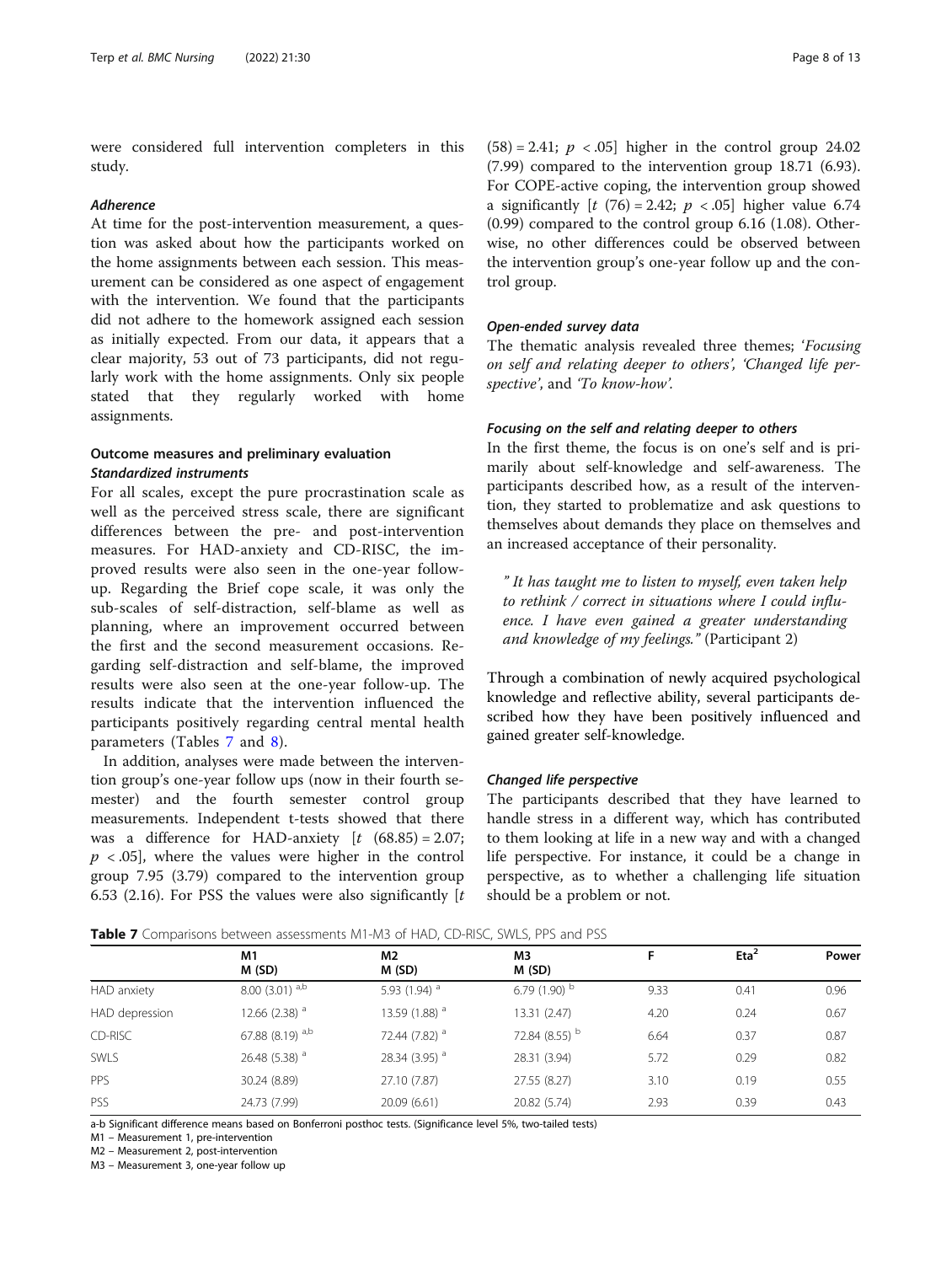| <b>Brief</b><br><b>COPE Dimension</b> | M1<br>M(SD)                  | M2<br>M(SD)                | MЗ<br>M(SD)                | F     | Eta <sup>2</sup> | Power |
|---------------------------------------|------------------------------|----------------------------|----------------------------|-------|------------------|-------|
| Self-distraction                      | 5.86 $(1.51)$ <sup>a,b</sup> | 4.59 $(1.43)$ <sup>a</sup> | 5.00 $(1.49)$ <sup>b</sup> | 13.54 | 0.50             | 1.00  |
| Active coping                         | 6.61(0.83)                   | 6.79(0.88)                 | 6.89(0.92)                 | 1.24  | 0.09             | 0.25  |
| Denial                                | 3.00(1.24)                   | 2.74(0.90)                 | 2.93(0.96)                 | 0.99  | 0.07             | 0.20  |
| Use of emotional support              | 6.38(1.40)                   | 6.55(1.12)                 | 6.79(0.90)                 | 1.79  | 0.12             | 0.34  |
| Behavioral disengagement              | 3.24 (1.09)                  | 3.07(1.13)                 | 2.93(0.84)                 | 1.53  | 0.10             | 0.30  |
| Substance use                         | 2.14(0.52)                   | 2.07(0.26)                 | 2.10(0.41)                 | 0.36  | 0.03             | 0.10  |
| Venting                               | 5.45(1.33)                   | 5.38 (1.21)                | 5.48 (1.09)                | 0.10  | 0.01             | 0.06  |
| Use of instrumental support           | 5.93(1.33)                   | 6.28(1.16)                 | 6.41(1.09)                 | 3.21  | 0.19             | 0.56  |
| Positive reframing                    | 6.28(1.13)                   | 6.31(1.04)                 | 6.52(1.09)                 | 0.72  | 0.05             | 0.16  |
| Self-blame                            | 5.79 $(1.42)$ <sup>a,b</sup> | 4.79 $(1.42)$ <sup>a</sup> | 4.90 $(1.66)$ <sup>b</sup> | 13.55 | 0.50             | 1.00  |
| Planning                              | 6.04 (0.92) $a$              | 6.57 (0.79) $^a$           | 6.50(1.35)                 | 6.87  | 0.35             | 0.89  |
| Humor                                 | 5.38 (1.64)                  | 5.34 (1.80)                | 5.24 (1.64)                | 0.23  | 0.02             | 0.08  |
| Acceptance                            | 6.50(0.69)                   | 6.57(0.92)                 | 6.64(1.13)                 | 0.35  | 0.03             | 0.10  |
| Religion                              | 2.76(1.33)                   | 2.97(1.40)                 | 3.07(1.41)                 | 2.45  | 0.15             | 0.45  |

<span id="page-8-0"></span>Table 8 Comparisons between assessments M1-M3 of Brief COPE interventions

a-b Significant difference means based on Bonferroni post-hoc tests. (Significance level 5%, two-tailed tests)

M1 – Measurement 1, pre intervention

M2 – Measurement 2, post intervention

M3 – Measurement 3, one-year follow up

" I feel that I can handle the stress in a different way, can in some way have control over it and stop stressing for example by prioritizing certain things and accepting that I cannot do everything." (Participant 16)

Most of the participants describe how, through a changed attitude, they have been influenced in their way of thinking and relate to the degree of control and influence one has in different situations. The participants expressed this through the question of what is possible to influence and what lies outside of control. This question contributed to the participants experiencing that they could relate differently than before to both large and small issues in life. This was seen, for example, in the view on how both study and work tasks should be handled and prioritized for several participants.

#### To know-how

The participants describe new behaviors they feel they have learned by participating in the intervention. Relatively many participants describe how they developed new concrete ways to relate to stress and problematic situations based on the theoretical models treated in the intervention. In everyday situations, participants describe that they apply ways that work.

" I am much quicker to separate thoughts, feelings, and actions and know that one does not have to influence the other. However, I still work with it (Participant 9)

In the one-year follow-up, several participants describe how the theoretical content of the intervention contributed to developing an understanding of stress and stress responses, which served as support and help in everyday life. Overall, data show that the participants were affected by participating in the intervention in several different ways. They expressed themselves as being calmer and better at sorting and prioritizing things according to importance and urgency. A developed ability to reflect and improve skills in stress management together with extended theoretical knowledge is described as underlying this perceived change.

## **Discussion**

Our study aimed to assess the feasibility of a newly developed stress management intervention, with the overarching feasibility question expressed by Orsmond and Cohn [\[17](#page-11-0)], "Can it work?". We investigated this overarching question based on data from three domains with relevance for this question and the present study shows that the intervention is feasible in a nurse education context.

First, we investigated questions relating to recruitment capability. Our analysis revealed that of the almost 400 students, who were offered to participate in the intervention, 29% chose to participate and about 17% completed it. The most important reasons for not participating in the stress management intervention were not related to a lack of interest but were primarily due to a focus on their regular studies. Hobbies, family, and long distances to the university were other reasons that non-participant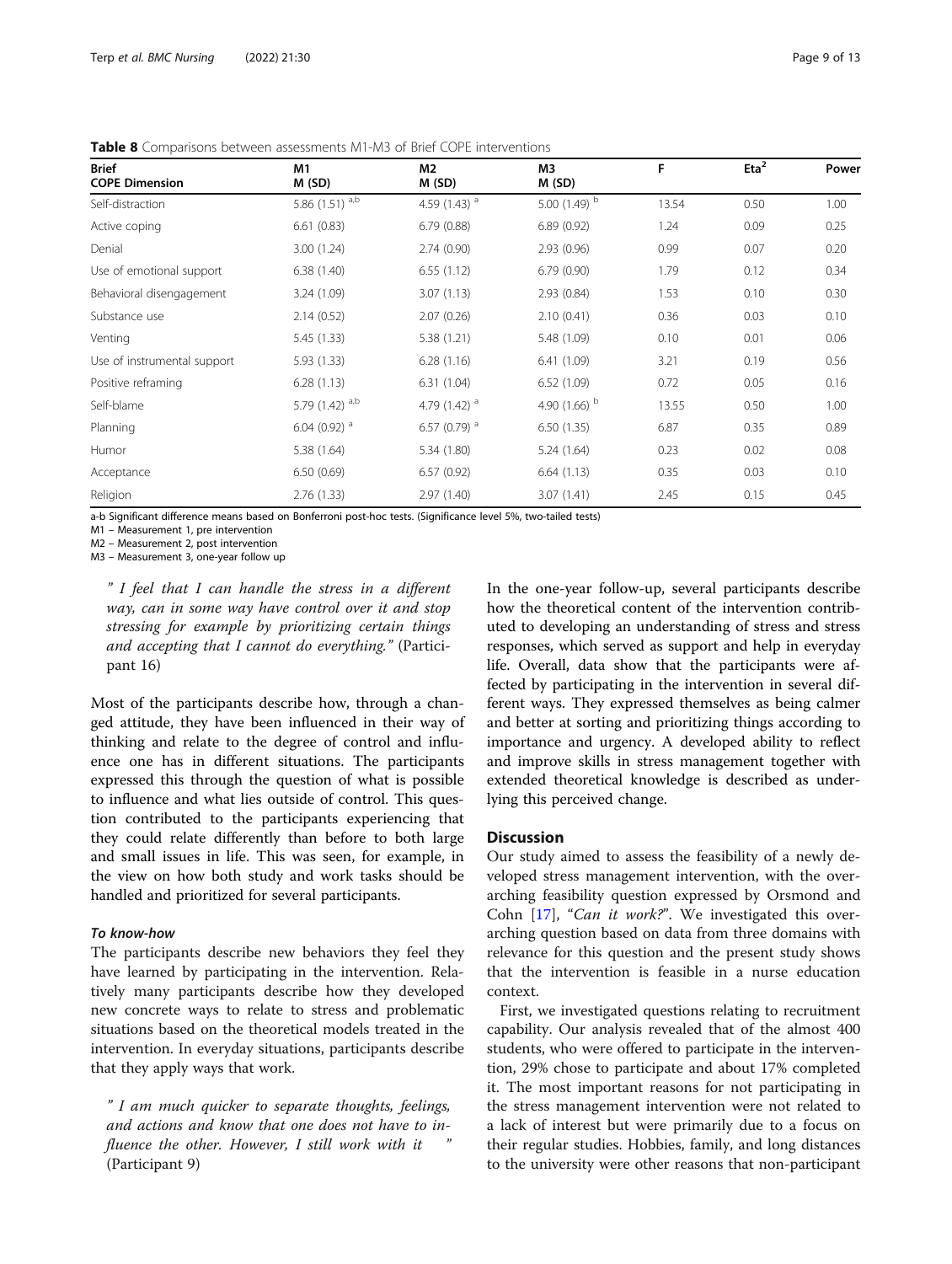students gave when we investigated this. These factors thus constitute perceived barriers. Hammer, Grigsby [[34\]](#page-11-0), Hall [[35\]](#page-12-0), Yarbrough, Haas [\[36](#page-12-0)] as well as other researchers have pointed to the problem of role conflicts and the role overload that causes stress for nursing students as a result of perceived mental stress from both study, leisure and family relationships. Based on our findings, we show that this is an important relationship to address when interventions are planned within nursing education. It seems indeed essential to facilitate participation for the students by taking into account, for example, how ordinary schedules are planned so collisions or conflicts do not occur between different interests competing for the students' time. It should be easy to choose to participate, and synchronization between regular activities and the stress management intervention creates the conditions for participation. Further, other studies discuss the problem with perceived stigma for students who seeks help with mental health issues, as well as for academic problems in the student population [[37\]](#page-12-0). Stress management strategies can therefore be important for reducing mental health problems, given the part stress play in the development of more severe mental health issues  $[38]$ . We also know from research that students with the largest needs of help are the least help-seeking [\[39\]](#page-12-0). One possible way of reducing potential stigma for participating in interventions like the one described in this article could be to make them part of an institutions'core curriculum, as suggested by [[12](#page-11-0)].

Secondly, we addressed the domain of intervention acceptability. Most of the participants who took part in the intervention had high attendance. Of 73 participants, 43 (about 11% of 400) voluntarily participated in nine or ten sessions. This is particularly interesting considering the general problems in attendance within nursing education when parts are not mandatory [[40\]](#page-12-0).

Considering homework adherence, one central aspect of CBT, we found that a majority did not explicitly express that they did this part of the intervention regularly. This is an interesting finding given their expressed high overall satisfaction with the intervention. There are several possible explanations for this phenomenon. It is possible that the group per se is one important aspect of the results. This is well known from research in group therapy and thus potentially relevant in our setting as well [\[41](#page-12-0)].

We measured acceptability with three different measurements: CSQ-8, attendance rates, and adherence. Taken together, these measures showed that participants were satisfied with the intervention. Based on our findings, we find our newly developed intervention feasible in the nurse education setting.

Finally, we examined questions relating to the outcome measurements and the preliminary findings of the intervention. We found positive results regarding the majority of the measurements used for the intervention group. The comparison between the intervention and control group showed differences in anxiety, stress, and active coping. These results were also strengthened by both the qualitative and quantitative one-year follow-up for the intervention group. From our open-ended survey data, it appears that most of the participants were affected in several different ways by participation; they felt calmer and better equipped to face stressful situations. The participants also reported that they developed their existing approaches and strategies for private, study, and work-related areas. Our intervention is based on a theoretical mix of both classic and modern CBT. By blending theoretical views and exercises, the participants were trained to become more aware of the interplay between thoughts, feelings, and behaviors, thus gaining tools and insights that could help them both analyze and guide behavior.

However, it is possible that there are reasons to use instruments with greater sensitivity. In a previous study, we used a self-developed instrument to measure stress management competence, which needs to be evaluated psychometrically. This study also reviewed General Selfefficacy with the instrument General Self-efficacy Scale (GSE) as well as Self-esteem with the instrument Rosenberg Self-Esteem Scale (RSES). These instruments showed sensitivity to the intervention in question (self reference). Given the focus of the intervention, there are further possible psychological changes that would be relevant to examine. This applies primarily to psychological flexibility, a measurement not initially identified as crucial, but might be worth to consider for future studies.

There is extensive research on stress and stressrelated problems among students in higher education in general and regarding nursing education globally. However, there is much less research on various interventions aimed at investigating this problem, and to the best of our knowledge, this will be the first study to look at the feasibility of delivering and evaluating a CBT-based stress management training intervention for nursing students. It is also, to our knowledge, the first study to examine the reasons not to participate in a stress management intervention. This is a research contribution taking into consideration the magnitude of the global stress-related problems, such as mental health issues and learning difficulties related to stress. Our findings could be of relevance to researchers, nurse educators as well as educators in a broader sense given that stress-related problems are not limited to nursing education, but concern higher education and those who work there in general [\[42](#page-12-0)].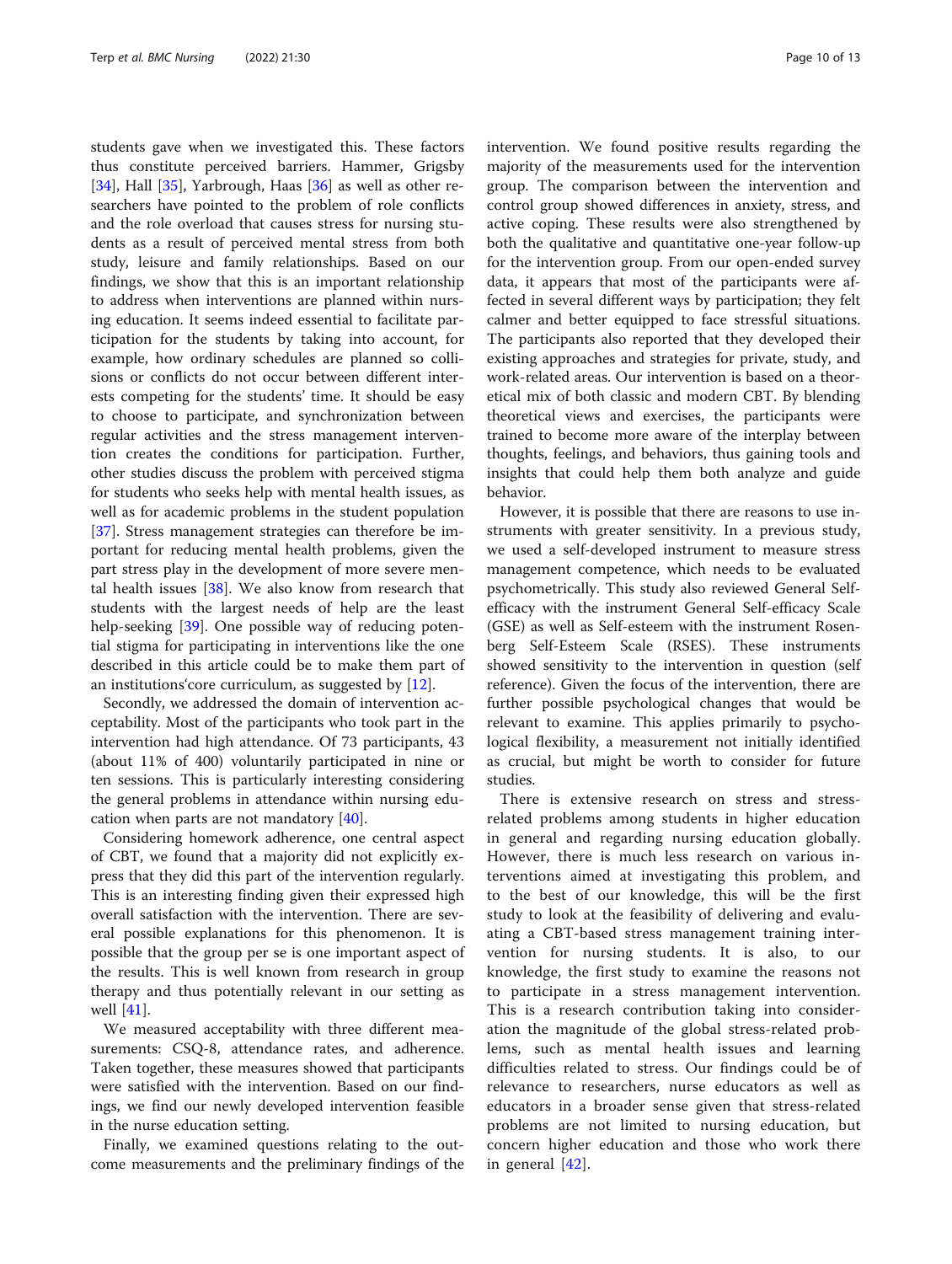#### Challenges to address in future studies

Our study also demonstrates that there are challenges to consider when implementing a CBT-based stress management intervention. One such aspect of the implementation that is crucial to consider concerns homework. Homework and skill practice is attributed great importance within CBT because the work of learning new ways of thinking, interpreting, and behaving mainly take place between each session [[43\]](#page-12-0). Even in clinical research, this is an area identified as an Achilles heel [[44](#page-12-0)–[46](#page-12-0)]. Based on our findings, we consider this a significant challenge to address in future studies. The primary responsibility for this challenge lies with the group leader and his/her leadership, and interpersonal approach can be decisive for the outcome [[47\]](#page-12-0). The degree of warmth, openness, and empathy, together with the ability to understand and react to different aspects of group processes has been shown to be important for outcomes. Training in these respects should, therefore, be a key element in the education to lead interventions [[41\]](#page-12-0). Based on our findings with the challenge of addressing the homework effectively, we suggest that in future studies, the facilitators should be working in pairs.

Further, our data showed that for many, long distances to the university were important reasons not to participate in the intervention. An opportunity to face this problem could be to supplement the intervention with a digital counterpart or a hybrid form that would allow more people to participate. Also, participating digitally via internet-based alternatives has the equivalent results for several psychological problem areas [\[48](#page-12-0)].

In a wider perspective, it could also be relevant with multi-centered studies and international collaborations, to investigate these problems globally. Longitudinal studies of nursing students as they later take on RN roles, could also add relevant new knowledge to this research area.

#### Strengths and limitations

There are several strengths in our study. To the best of our knowledge, few other studies follow up theoretically well-supported ten session interventions using 12 months for a follow-up time. Turner and McCarthy [[49](#page-12-0)] have previously requested studies like this. We have data regarding both barriers to participation and for challenges directly linked to the implementation of the intervention itself. We have specifically examined the participants' perspectives using both quantitative and qualitative data, which gives strength to the results. This is also requested in the literature [\[26](#page-11-0)].

However, our study also has some limitations. There are some aspects of the concept of feasibility and acceptability that we have not addressed. Our study focuses mainly on aspects related to recruitment and acceptability. Clinical outcomes fall into the background, and other important aspects such as integration and health economy are left out of the focus of the study, which is a shortcoming in our study. Further, the study design is weak to detect possible effects when evaluating the secondary outcomes and the limited sample should be considered when interpreting our findings. As in many studies, there is a risk of a positive selection bias, where participants that are more interested adhere and provide data, while less interested participants drop out.

## Conclusions

The main purpose of this study was to examine the feasibility of a newly developed stress management intervention for nursing students.

Regarding the first domain, recruitment capability, there were no significant differences in the investigated background variables between the intervention participants and non-participants. Further, approximately 29% of the students who received the offer to participate choose to do so. The main obstacles expressed by nonparticipants were prioritizing their regular studies.

The second domain concerned intervention acceptability operationalized with the client satisfaction scale, attendance and adherence rates. In summary, the participants' expressed high intervention satisfaction. Based on our findings our study revealed lack of adherence to a specific aspect, homework, of the intervention and recommendation for a dual leadership model were discussed as one way of addressing this problem in future studies.

The third domain investigated regarded outcome measures and an overall preliminary evaluation. Our examination of both quantitative and qualitative data from the participants of the intervention proposed that the intervention, all domains investigated taken together, has the potential of being successful with nursing students. The standardized measures used in our study worked well, but we suggest that future studies measure psychological flexibility, being a more relevant outcome measure for a modern CBT-based intervention.

One can conclude that the intervention may constitute an example of the type of intervention that is requested in the literature by both clinicians and researchers. It has been carried out with relatively simple means, is theoretically well substantiated, easily accessible to the participants, has high acceptability and demonstrated both short-term, but also preliminary, long-term positive results for the participants.

#### Abbreviations

CBT: Cognitive behavioral therapy; CD-RISC: The Connor-Davidson resilience scale; CSQ-8: The client satisfaction questionnaire; GSE: General self-efficacy; HAD: Hospital anxiety and depression scale; RCT: Randomized controlled trial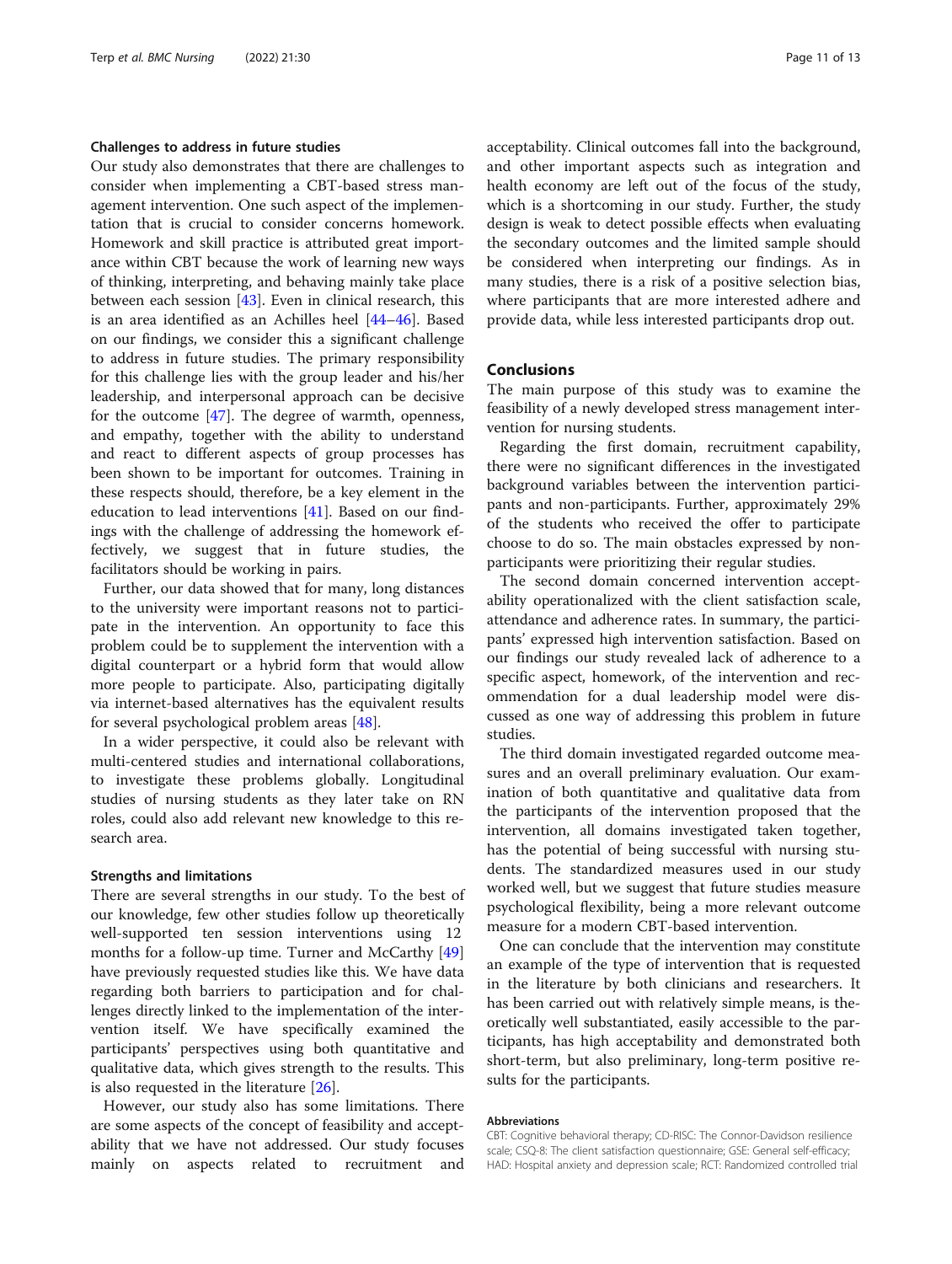## <span id="page-11-0"></span>Supplementary Information

The online version contains supplementary material available at [https://doi.](https://doi.org/10.1186/s12912-021-00761-6) [org/10.1186/s12912-021-00761-6.](https://doi.org/10.1186/s12912-021-00761-6)

Additional file 1. Follow-up of the CBT-based stress management project for nursing students.

#### Acknowledgements

The authors wish to thank the participants in this study.

#### Authors' contributions

UT, BB and FH conceived and designed the analysis. UT collected the data. UT, BB and FH performed the analysis. UT took the lead in writing the manuscript. All authors provided critical feedback and approved the final version of the manuscript.

#### Funding

The author(s) received no financial support for the research, authorship and/ or publication of this article. Open Access funding provided by Karlstad University.

#### Availability of data and materials

The datasets and analyses for the current study are not publicly available. However, the materials could be available from the corresponding author upon reasonable request.

#### **Declarations**

### Ethics approval and consent to participate

The study was carried out following the ethical guidelines of the latest Helsinki declaration and was approved by the Regional Ethical Board in Uppsala, Sweden (Approval number: 2014/379). Consent was implied by completion of the survey. Individuals who did not desire to participate did not return surveys. The survey cover letter stated these facts and informed participants that their decision to take part in this study was entirely voluntary and that the participants could leave the study at any stage.

#### Consent for publication

Not applicable.

#### Competing interests

The authors declare that there are no competing interests with respect to the research, authorship, and/or publication of this article.

#### Author details

<sup>1</sup>Department of Social and Psychological Studies, Karlstad University, Universitetsgatan 2, 651 88 Karlstad, Sweden. <sup>2</sup>Department of Nursing, Karlstad University, Universitetsgatan 2, 651 88 Karlstad, Sweden.

#### Received: 1 July 2020 Accepted: 22 November 2021 Published online: 21 January 2022

#### References

- 1. Edwards D, Burnard P, Bennett K, Hebden U. A longitudinal study of stress and self-esteem in student nurses. Nurse Educ Today. 2010;30(1):78–84.
- 2. Rudman A, Gustavsson JP. Burnout during nursing education predicts lower occupational preparedness and future clinical performance: a longitudinal study. Int J Nurs Stud. 2012;49(8):988–1001.
- Pulido-Martos M, Augusto-Landa JM, Lopez-Zafra E. Sources of stress in nursing students: a systematic review of quantitative studies. Int Nurs Rev. 2012;59(1):15–25.
- 4. Gibbons C. Stress, coping and burn-out in nursing students. Int J Nurs Stud. 2010;47(10):1299–309.
- 5. Hensel D, Laux M. Longitudinal study of stress, self-care, and professional identity among nursing students. Nurse Educ. 2014;39(5):227–31.
- Öhrstedt M, Lindfors P. Linkages between approaches to learning, perceived stress and expected and actual academic outcomes among first-semester psychology students. J Furth High Educ. 2018;42(1):116–29.
- 7. Robotham D, Julian C. Stress and the higher education student: a critical review of the literature. J Furth High Educ. 2006;30(2):107–17.
- 8. Blomberg K, Bisholt B, Kullén Engström A, Ohlsson U, Sundler Johansson A, Gustafsson M. Swedish nursing students' experience of stress during clinical practice in relation to clinical setting characteristics and the organisation of the clinical education. J Clin Nurs. 2014;23(15–16):2264–71.
- 9. Phillips AC, Carroll D, Der G. Negative life events and symptoms of depression and anxiety: stress causation and/or stress generation. Anxiety Stress Coping. 2015;28(4):357–71.
- 10. Lu H, Barriball KL, Zhang X, While AE. Job satisfaction among hospital nurses revisited: a systematic review. Int J Nurs Stud. 2012;49(8):1017–38.
- 11. Timmins F, Corroon A, Byrne G, Mooney B. The challenge of contemporary nurse education programmes. Perceived stressors of nursing students: mental health and related lifestyle issues. J Psychiatr Ment Health Nurs. 2011;18(9):758–66.
- 12. Conley CS, Durlak JA, Kirsch AC. A meta-analysis of universal mental health prevention programs for higher education students. Prev Sci. 2015;16(4): 487–507.
- 13. Regehr C, Glancy D, Pitts A, Interventions to reduce stress in university students: a review and meta-analysis. J Affect Disord. 2013;148(1):1–11.
- 14. Jones MC, Johnston DW. Reducing distress in first level and student nurses: a review of the applied stress management literature. J Adv Nurs. 2000; 32(1):66–74.
- 15. Mennin DS, Ellard KK, Fresco DM, Gross JJ. United we stand: emphasizing commonalities across cognitive-behavioral therapies. Behav Ther. 2013;44(2): 234–48.
- 16. Tickle-Degnen L. Nuts and bolts of conducting feasibility studies. Am J Occup Ther. 2013;67(2):171–6.
- 17. Terp U, Hjärthag F, Bisholt B. Effects of a cognitive behavioral-based stress management program on stress management competency, self-efficacy and self-esteem experienced by nursing students. Nurse Educ. 2019;44(1):  $F1 - 5.$
- 18. Terp U, Bisholt B, Hjärthag F. Not just tools to handle it: a qualitative study of nursing students' experiences from participating in a cognitive behavioral stress management intervention. Health Educ Behav. 2019:1–8.
- 19. Orsmond GI, Cohn ES. The distinctive features of a feasibility study: objectives and guiding questions. OTJR. 2015;35(3):169–77.
- 20. SFS 1992:1434. Högskolelag [The Swedish Higher Education Act]. [https://](https://www.uhr.se/en/start/laws-and-regulations/Laws-and-regulations/The-Swedish-Higher-Education-Act/) [www.uhr.se/en/start/laws-and-regulations/Laws-and-regulations/The-](https://www.uhr.se/en/start/laws-and-regulations/Laws-and-regulations/The-Swedish-Higher-Education-Act/)[Swedish-Higher-Education-Act/.](https://www.uhr.se/en/start/laws-and-regulations/Laws-and-regulations/The-Swedish-Higher-Education-Act/) Accessed 20 May 2020.
- 21. SFS 1993:100. Högskoleförordningen [The Swedish Higher Education Ordinance]. [https://www.uhr.se/studier-och-antagning/tilltrade-till-hogskola](https://www.uhr.se/studier-och-antagning/tilltrade-till-hogskolan/Hogskoleforordningen/) [n/Hogskoleforordningen/](https://www.uhr.se/studier-och-antagning/tilltrade-till-hogskolan/Hogskoleforordningen/). Accessed 20 May 2020.
- 22. Gustavsson P, Jirwe M, Frögéli E, Rudman A. Orsaker till ökande problem med stress under sjuksköterskeutbildningen: En longitudinell analys. Stockholm: Karolinska Institutet; 2014.
- 23. Deary IJ, Watson R, Hogston R. A longitudinal cohort study of burnout and attrition in nursing students. J Adv Nurs. 2003;43(1):71–81.
- 24. O'Donohue WT, Fisher JE. Cognitive behavior therapy: core principles for practice. Hoboken: Wiley; 2012.
- 25. Kuyken W, Padesky CA, Dudley R. Collaborative case conceptualization: working effectively with clients in cognitive-behavioral therapy. New York: Guilford Press; 2009.
- 26. Passer MW, Smith RE. Psychology: the science of mind and behavior. 4th ed. ed. Boston. London: McGraw-Hill Higher Education; 2009.
- 27. Kåver A. Att leva ett liv, inte vinna ett krig: Om acceptans. Stockholm: Natur och kultur; 2007.
- 28. Almén N. Stress- och utmattningsproblem: Kognitiva och beteendeterapeutiska metoder. Lund: Studentlitteratur; 2007.
- 29. Lazarus R, Folkman S. Stress, appraisal, and coping. New York: Springer; 1984.
- 30. Rozental A, Wennersten L. Dansa på deadline: uppskjutandets psykologi. Stockholm: Natur & kultur; 2014.
- 31. Neff K. Self-compassion: stop beating yourself up and leave insecurity behind. London: Hodder & Stoughton; 2011.
- 32. Hayes SC, Strosahl K, Wilson KG. Acceptance and commitment therapy: the process and practice of mindful change. 2nd ed. New York: Guilford Press; 2012. p. xiv, 402.
- 33. Bakker AB, Killmer CH, Siegrist J, Schaufeli WB. Effort–reward imbalance and burnout among nurses. J Adv Nurs. 2000;31(4):884–91.
- 34. Hayes SC, Strosahl K, Wilson KG. Acceptance and commitment therapy : the process and practice of mindful change. 2nd ed. New York: Guilford Press; 2012.